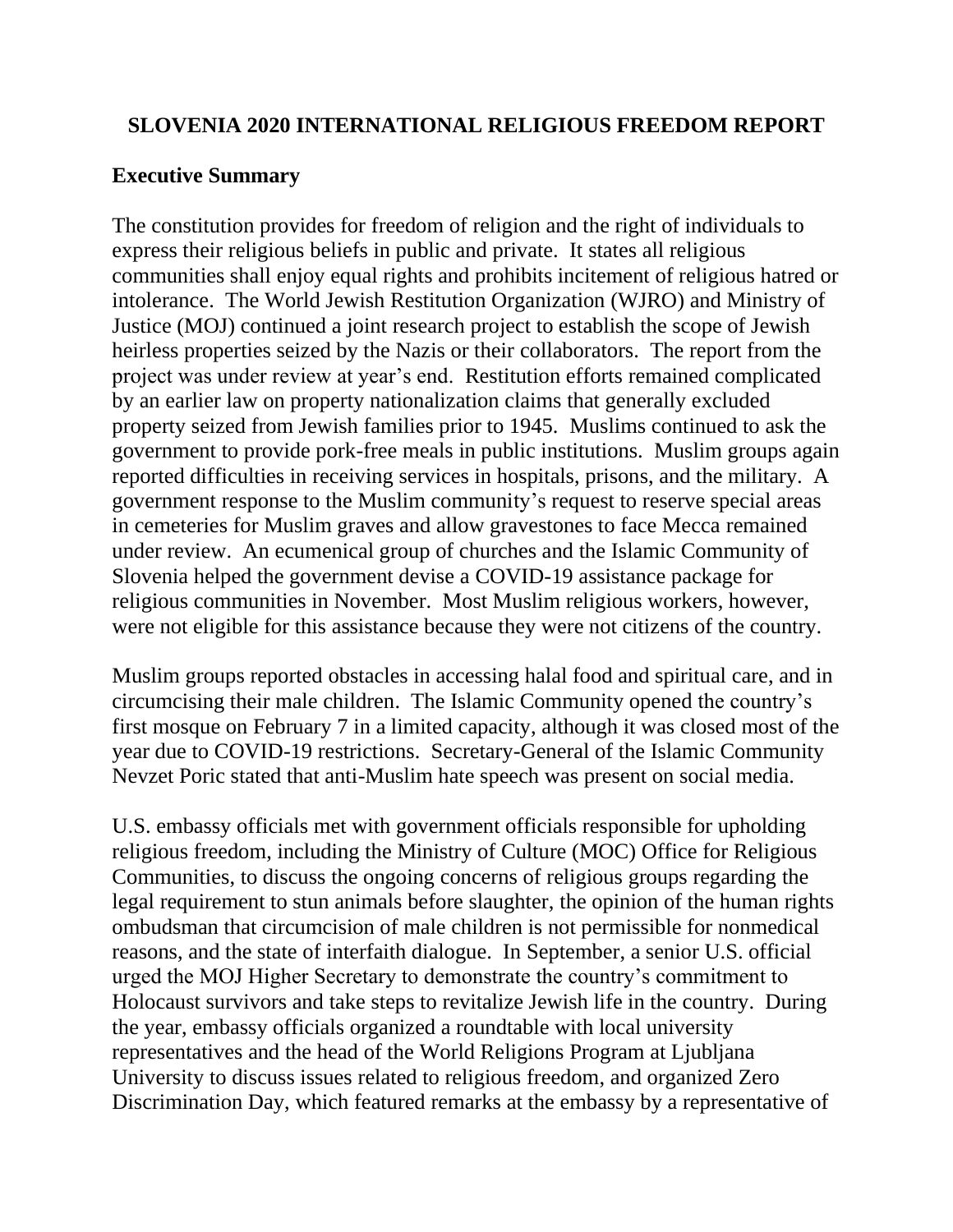the Islamic Community on the importance of religious freedom and tolerance. The embassy amplified its engagement on religious freedom issues through social media.

# **Section I. Religious Demography**

The U.S. government estimates the total population at 2.1 million (midyear 2020 estimate). Estimates of the Catholic community's size range from one million to 1.5 million persons. According to the secretary-general of the Islamic Community, the Muslim population is approximately 100,000. Estimates of the Serbian Orthodox Church community's size range from 30,000 to 45,000 persons. The head of the Protestant community estimates its size at 10,000 persons. The Buddhist community, made up mostly of ethnic Slovenians, is estimated to number 2,000 persons. The Jewish community estimates its size at 300 persons. The Orthodox and Muslim communities include a large number of immigrants from Serbia and Bosnia and Herzegovina. A number of refugees and immigrants, including foreign workers, are part of the Muslim community. There are also small communities of adherents of Slavic pagan religions, also known as Slavic Native Faiths.

# **Section II. Status of Government Respect for Religious Freedom**

## **Legal Framework**

The constitution provides for freedom of religion and the right of individuals to express their beliefs in public and private. It declares all religious communities shall have equal rights and provides for the separation of religion and state. The constitution affords equal human rights and fundamental freedoms to all individuals irrespective of their religion; it also prohibits incitement of religious discrimination and inflammation of religious hatred and intolerance. The constitution recognizes the right of conscientious objection to military service for religious reasons.

The law states individuals have the right to freely select a religion; freedom of religious expression (or rejection of expression); to express – alone or in a group, privately or publicly – their religious beliefs freely in "church or other religious communities," through education, religious ceremonies, or in other ways; and not to be forced to become a member or to remain a member of a religious group, nor to attend (or not attend) worship services or religious ceremonies. The law stipulates the right to refuse to comply with legal duties and requirements that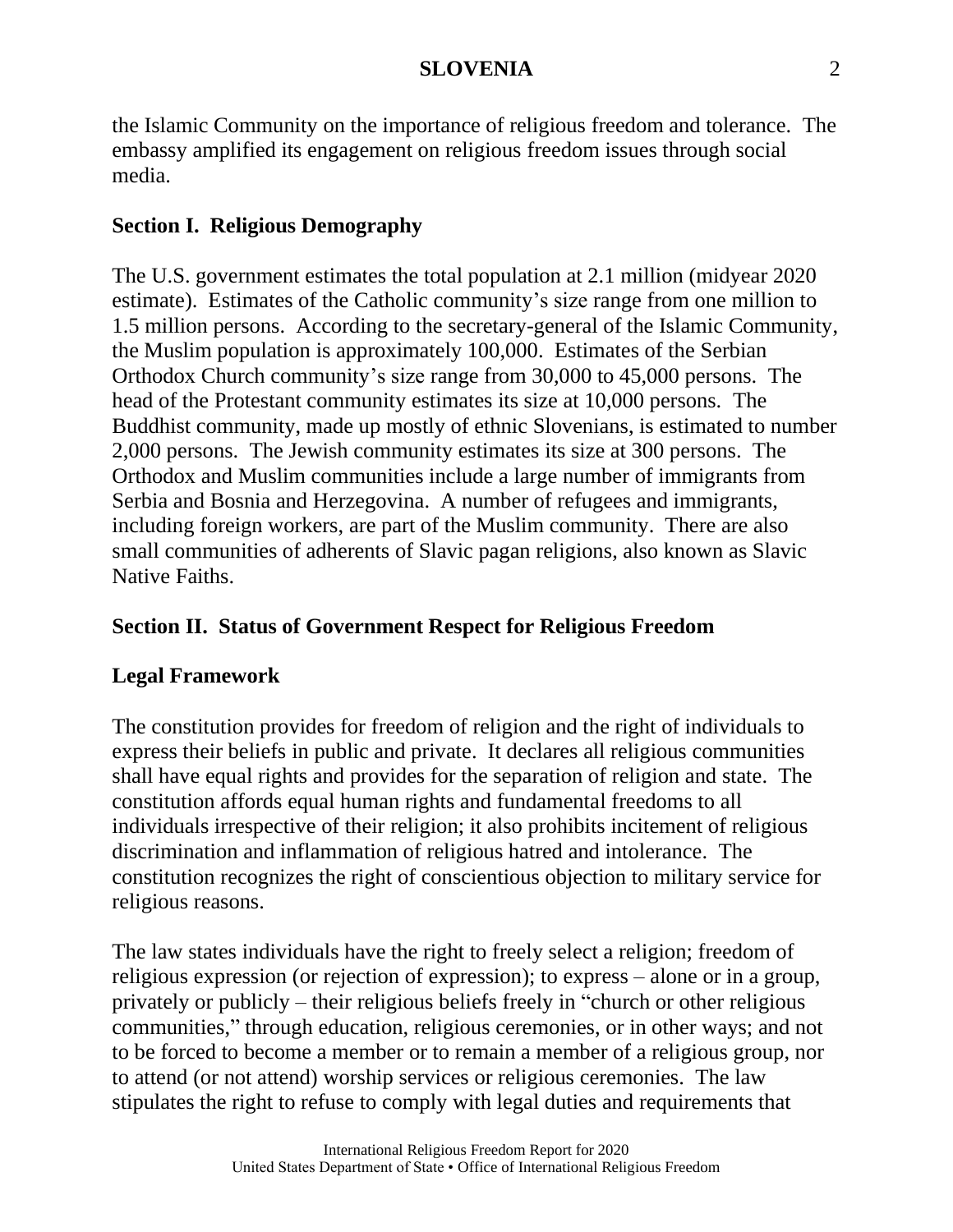contradict an individual's religious beliefs, provided such refusals do not limit the rights and freedoms of other persons.

The law enables churches and other religious communities to register with the government to obtain status as officially recognized religious entities, but it does not restrict the religious activities of unregistered religious groups. Unregistered religious groups may establish legal associations or entities to purchase property and are required to pay taxes on such property, whereas property owned by registered religious groups used for religious purposes is exempt from taxation. According to the law, the rights of registered and unregistered religious groups include autonomy in selecting their legal form and constituency; freedom to define their internal organization and name and define the competencies of their employees; autonomy in defining the rights and obligations of their members; latitude to participate in interconfessional organizations within the country or abroad; and freedom to construct buildings for religious purposes. Registered religious groups may provide religious services to military, police, prisons, hospitals, and social care institutions. Registered religious groups are also eligible for rebates on value-added taxes and government cofinancing of social security contributions for their religious workers. The law states religious groups have a responsibility to respect the constitution and the legal provisions on nondiscrimination.

To register with the government, a religious group must submit an application to the MOC providing proof it has at least 10 adult members who are citizens or permanent residents; the name of the group, which must be clearly distinguishable from the names of other religious groups; the group's address in the country; and a copy of its official seal to be used in legal transactions. It must pay an administrative tax of 22.60 euros (\$28). The group must also provide the names of the group's representatives in the country, a description of the foundations of the group's religious beliefs, and a copy of its organizational act. If a group wishes to apply for government cosponsorship of social security for clergy members, it must show it has at least 1,000 members for every clergy member.

There are 54 registered religious groups, the largest of which are the Catholic Church, Islamic Community of Slovenia, Serbian Orthodox Church, and Evangelical Church.

The government may refuse the registration of a religious group only if the group does not provide the required application materials in full or if the MOC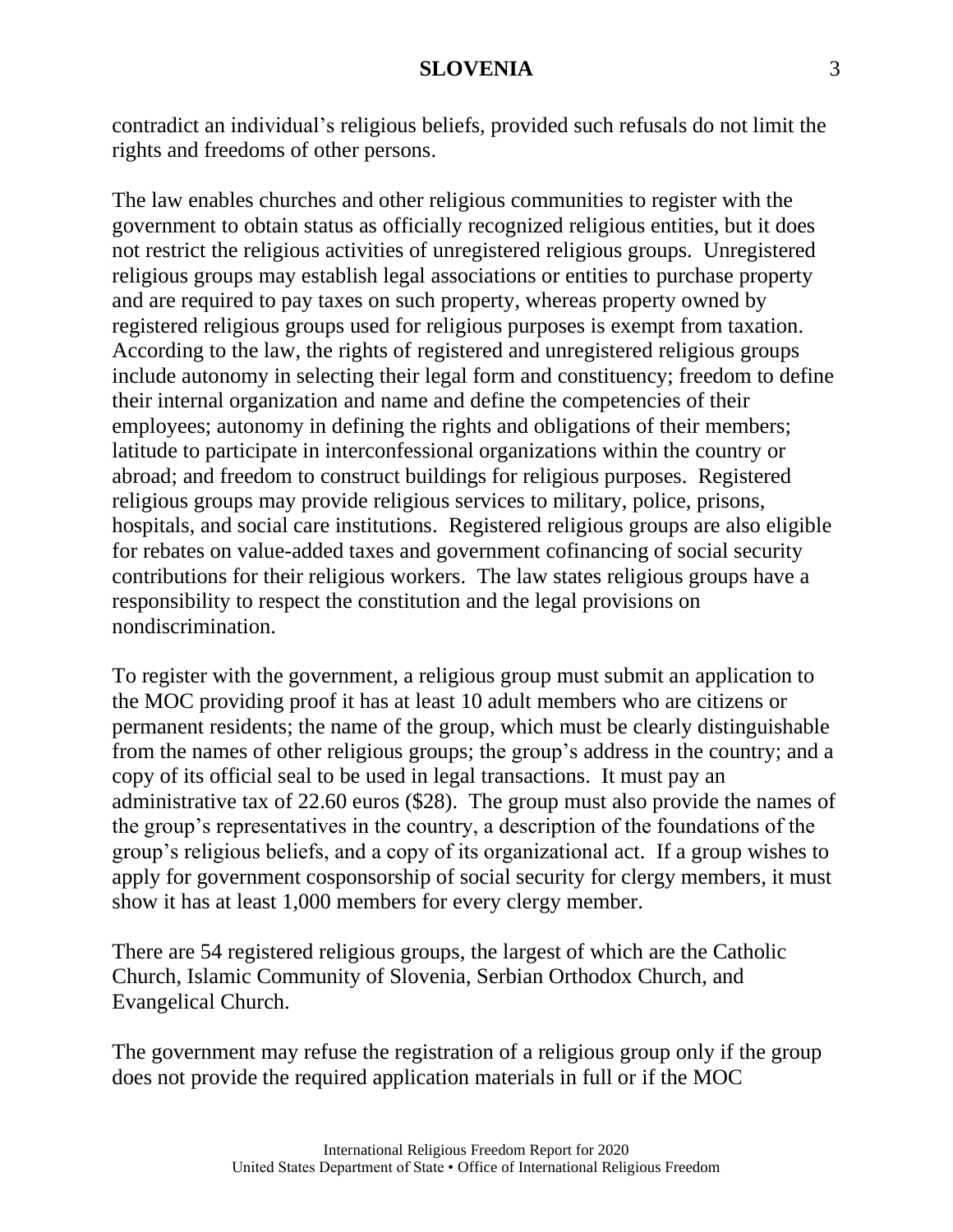determines the group is a "hate group" – an organization engaging in hate crimes, as defined by the penal code.

By law, the MOC's Office for Religious Communities monitors and maintains records on registered religious communities and provides legal expertise and assistance to religious organizations. The MOC establishes and manages the procedures for registration, issues documents related to the legal status of registered communities, distributes funds allocated in the government's budget for religious activities, organizes discussions and gatherings of religious communities to address religious freedom concerns, and provides information to religious groups on the legal provisions and regulations related to their activities.

In accordance with the law, citizens may apply for the return of property nationalized between 1945 and 1963. The government may provide monetary compensation to former owners who cannot receive restitution in kind; for example, it may authorize monetary compensation if government institutions are using the property for an official purpose or public service such as education or healthcare.

According to the constitution, parents have the right to provide their children with a religious upbringing in accordance with the parents' beliefs. The government requires all public schools to include education on world religions in their curricula, with instruction provided by a school's regular teachers. The government allows churches and religious groups to provide religious instruction in their faiths in public schools and preschools on a voluntary basis outside of school hours. The law prohibits religious instruction in public schools as part of the curriculum or during school hours but does not prescribe penalties for violations. Private schools may offer religious classes during or after school hours.

The law mandates Holocaust education in schools. This instruction focuses on the history of the Holocaust inside and outside the country. Schools use a booklet published by the Ministry of Foreign Affairs as part of the Holocaust education curriculum to create awareness of the history of Jews and anti-Semitism in Europe before World War II and of the atrocities committed during the Holocaust. The booklet emphasizes the responsibility of everyone to remember the victims of the Holocaust.

The constitution provides for an independent human rights ombudsman to investigate and report on alleged human rights violations by the government, including those involving religious freedom. The President nominates and the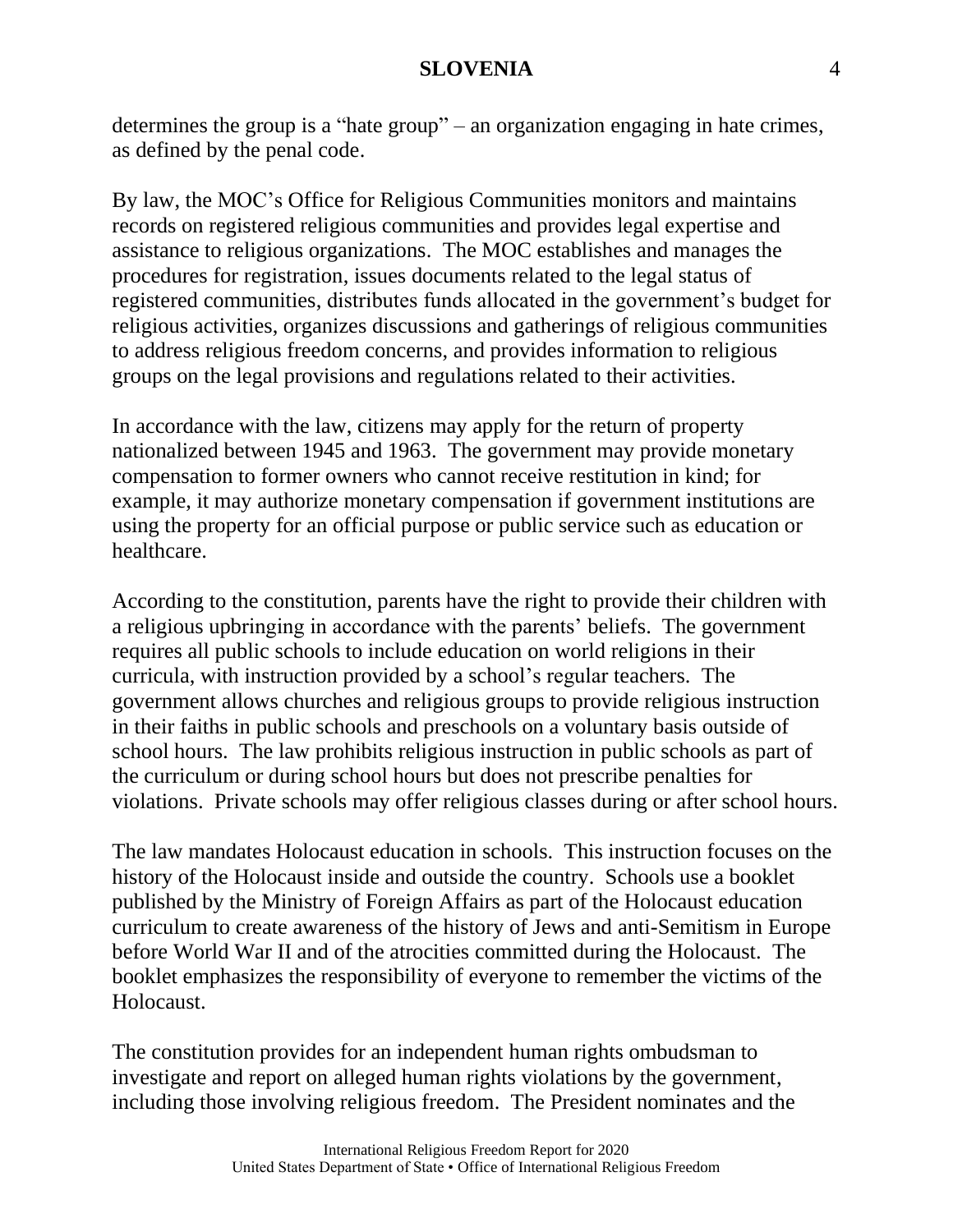national assembly appoints the human rights ombudsman and allocates the office's budget, but otherwise the ombudsman operates independently of the government. Individuals have the right to file complaints with the ombudsman to seek administrative relief regarding abuses of religious freedom committed by national or local authorities, but appellants must exhaust all regular and extraordinary legal remedies before turning to the ombudsman. The ombudsman's office may forward these complaints to the State Prosecutor's Office, which may then issue indictments, call for further investigation, or submit the claims directly to a court, whereupon the complaints become formal. The ombudsman also submits an annual human rights report to the national assembly and provides recommendations and expert advice to the government.

The law allows for circumcision, but a nonbinding opinion by the human rights ombudsman states that based on the constitution and the law, "Circumcision for nonmedical reasons is not permissible and constitutes unlawful interference with the child's body, thereby violating his rights." Some hospitals do not offer circumcision because of this opinion.

The law requires that animals be stunned prior to slaughter.

The penal code's definition of hate crimes includes publicly provoking religious hatred and diminishing the significance of the Holocaust. Punishment for these offenses is imprisonment of up to two years, or, if the crime involves coercion or endangerment of security – defined as a serious threat to life and limb, desecration, or damage to property – imprisonment for up to five years. If officials abuse the power of their positions to commit these offenses, they may be subject to imprisonment of up to five years. Members of groups that engage in these activities in an organized and premeditated fashion – hate groups, according to the law – may also receive a punishment of up to five years in prison.

The law on hate speech prohibits the incitement to hatred, violence, and intolerance based on religion and on a number of other factors in a way that could threaten or disrupt public order.

The country is a party to the International Covenant on Civil and Political Rights.

## **Government Practices**

The WJRO and Ministry of Justice continued a joint research project to determine the scope and financial value of heirless properties seized by the Nazis or their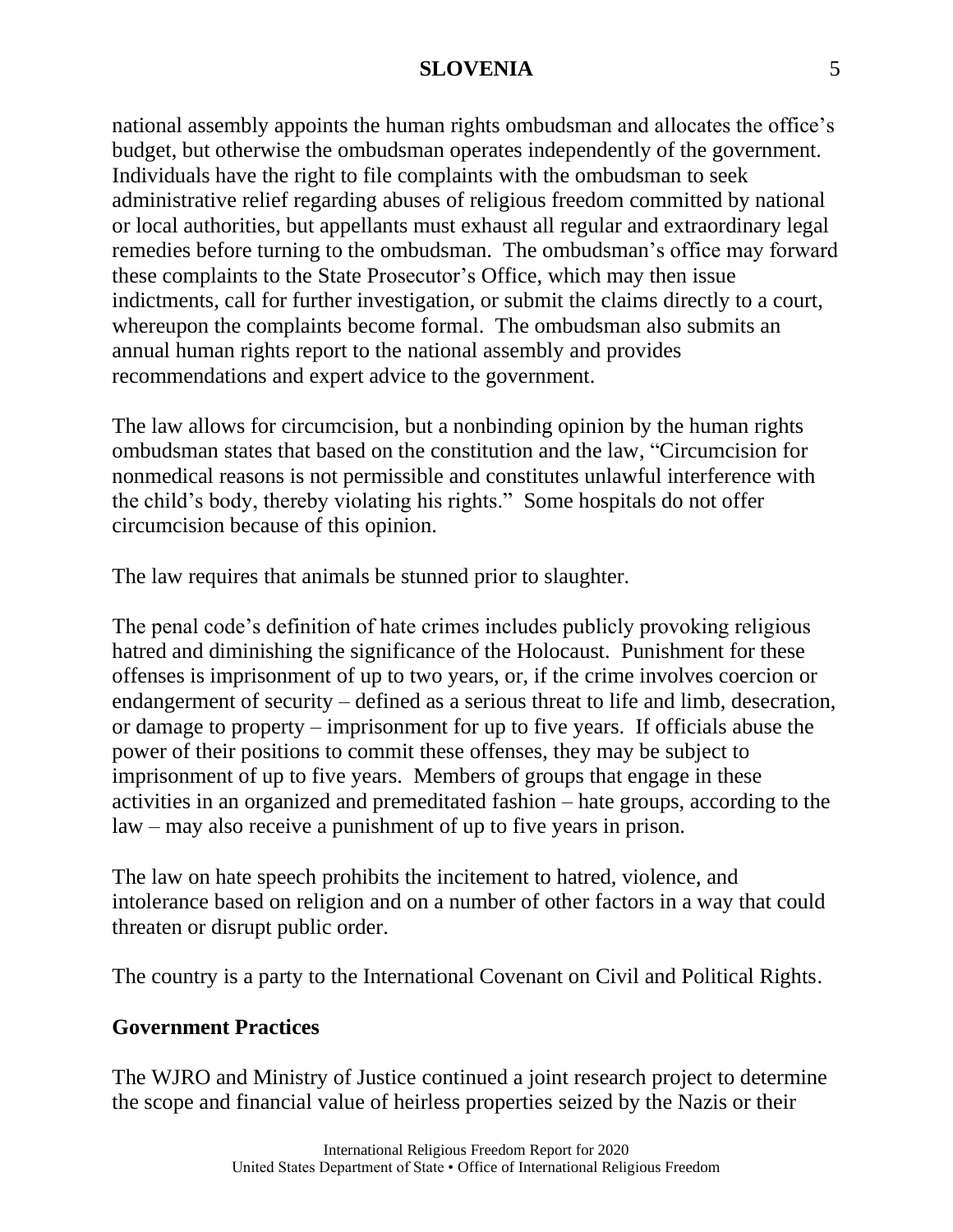collaborators. The report was under review by WJRO at year's end, with completion expected in 2021. The MOJ stated from the outset that the report would produce a limited number of cases of heirless property in the country. Restitution efforts remained complicated by an earlier law on property nationalization claims that generally excluded property seized from Jewish families prior to 1945.

According to *The Jewish Telegraph Agency*, in January, the Supreme Court of Slovenia voided the 1946 treason conviction of Nazi collaborator Leon Rupnik, who was executed in Yugoslavia shortly after World War II. The court ordered a retrial for Rupnik, which is permitted under the law, stating that the trial and judiciary under Communist rule had been unjust. The director of the Jewish Cultural Center in Ljubljana wrote in a statement, "We were shocked and deeply concerned to learn about the decision."

A 2019 request to the government by the Muslim community to reserve special locations in cemeteries for graves of Muslims and allow gravestones to face Mecca remained under review at year's end. The central government delegated the review to local governments. In 2019, the Muslim community also requested the government make pork-free meals readily available in hospitals, schools, prisons, and other public institutions. The secretary general of the Islamic Community said all these issues remained unresolved at year's end.

Some minority religious communities continued to experience difficulties providing spiritual care to their members in the military, hospitals, and other public institutions. While many hospitals had Catholic chapels, members of other faiths had fewer opportunities to attend collective religious services while hospitalized. The armed forces (SAF) employed full-time Catholic and Protestant clergy to provide religious services but no Muslim imams, Orthodox priests, or Jewish rabbis. While Muslims and Orthodox Christians in the SAF had access to their local religious communities while serving domestically, such opportunities were not always available during deployments or training abroad. The head of the Serbian Orthodox Church in the country, Reverend Aleksandar Obradovic, again attributed the SAF's lack of Orthodox clergy to low numbers of qualified Orthodox priests in the country rather than to inadequate government support. The Orthodox community said it was preparing two candidates for service as chaplains in the SAF by 2023. Muslim community leaders said the Ministry of Defense had not employed an imam in the SAF, despite their requests to do so. Catholic officials again said their request for the government to employ an ordained bishop in the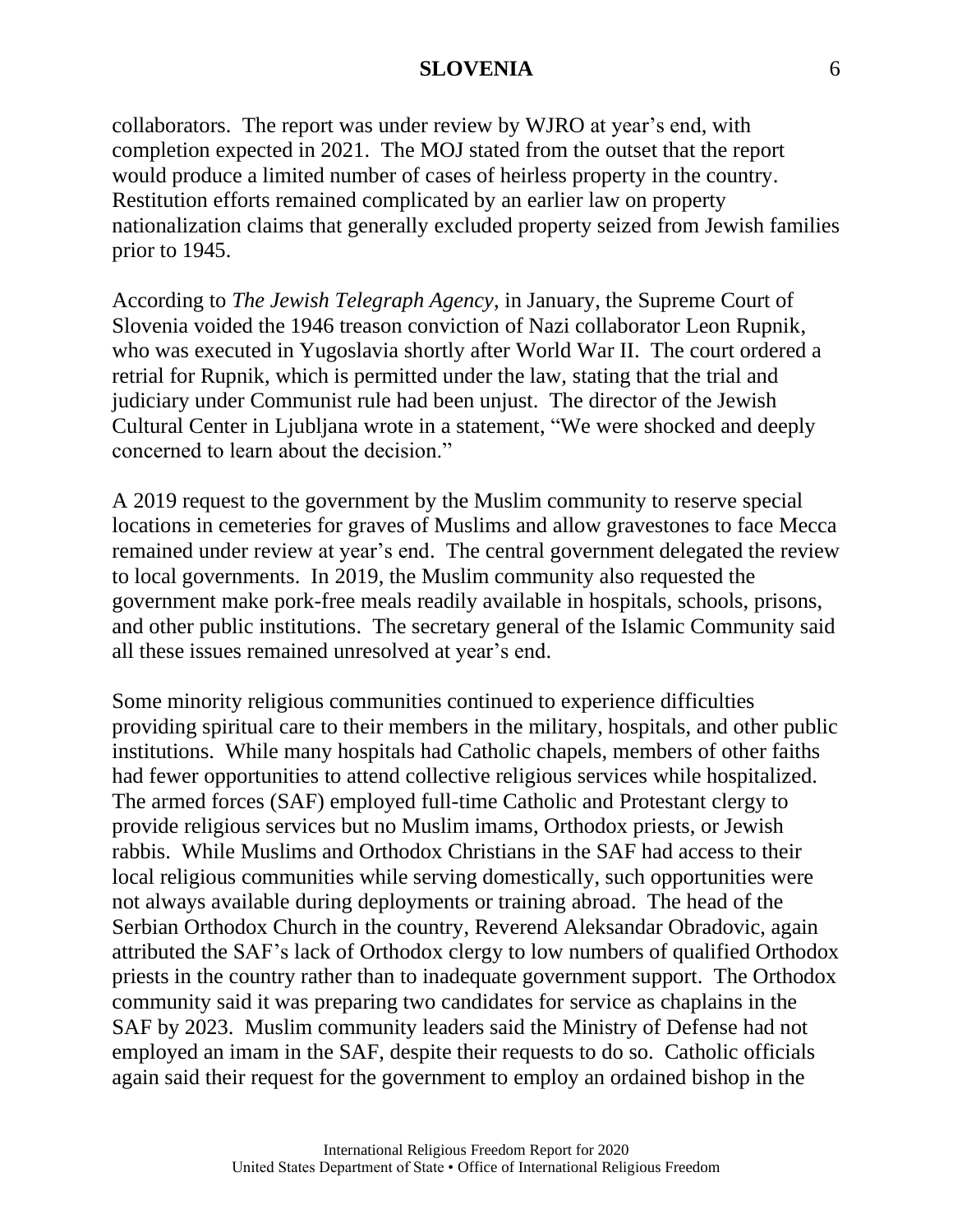SAF to oversee the organization of Catholic chaplains in the military remained pending.

The Islamic Community continued to provide certificates to companies producing meat from stunned animals confirming the meat was halal. The Jewish community raised concerns about the law requiring stunning prior to slaughtering, stating this violated kosher laws, and continued to import kosher meat from neighboring countries. The government defended the law as necessary to comply with European Union (EU) regulations to prevent unnecessary suffering to animals. On December 17, the EU Court of Justice ruled that EU member states may impose a requirement to stun animals prior to slaughter and that such a requirement does not infringe on the rights of religious groups.

The Office for Religious Communities and leaders of the Muslim and Jewish communities again said continuing confusion regarding the legal status of circumcision resulted in many hospitals not offering the procedure. As a result, some Muslims and Jews continued to have the procedure performed in Austria. Muslim and Jewish leaders objected to the human rights ombudsman's opinion that circumcision violated the rights of children, calling it religious discrimination.

On June 18, the government dismantled the Council for Dialogue on Religious Freedom, which had its last session in October 2017 after it cancelled a planned October 2019 session due to lack of interest among religious groups. The most active member, the Islamic Community, withdrew in 2019; its leaders stated they saw little benefit coming from the council. Formed in June 2015, the council operated under the auspices of the MOC Office for Religious Communities and was responsible for promoting transparency and explaining national and EU legislation pertinent to religious groups and encouraging dialogue on issues of concern among the country's religious communities.

The MOC registered the Samanadipa Forest Buddhist Hermitage and Children of Triglav, a Slavic pagan group, as official religious groups during the year.

The government included pandemic assistance to religious communities in a national stimulus package passed in November that provided 700 euros (\$860) a month to workers, including those from registered religious communities, from October to December. Several registered churches and religious communities proposed this solution, including the Roman Catholic Church, the Evangelical Lutheran Church, the Evangelical Pentecostal Church, the Serbian Orthodox Church, the Macedonian Orthodox Church and the Islamic Community. In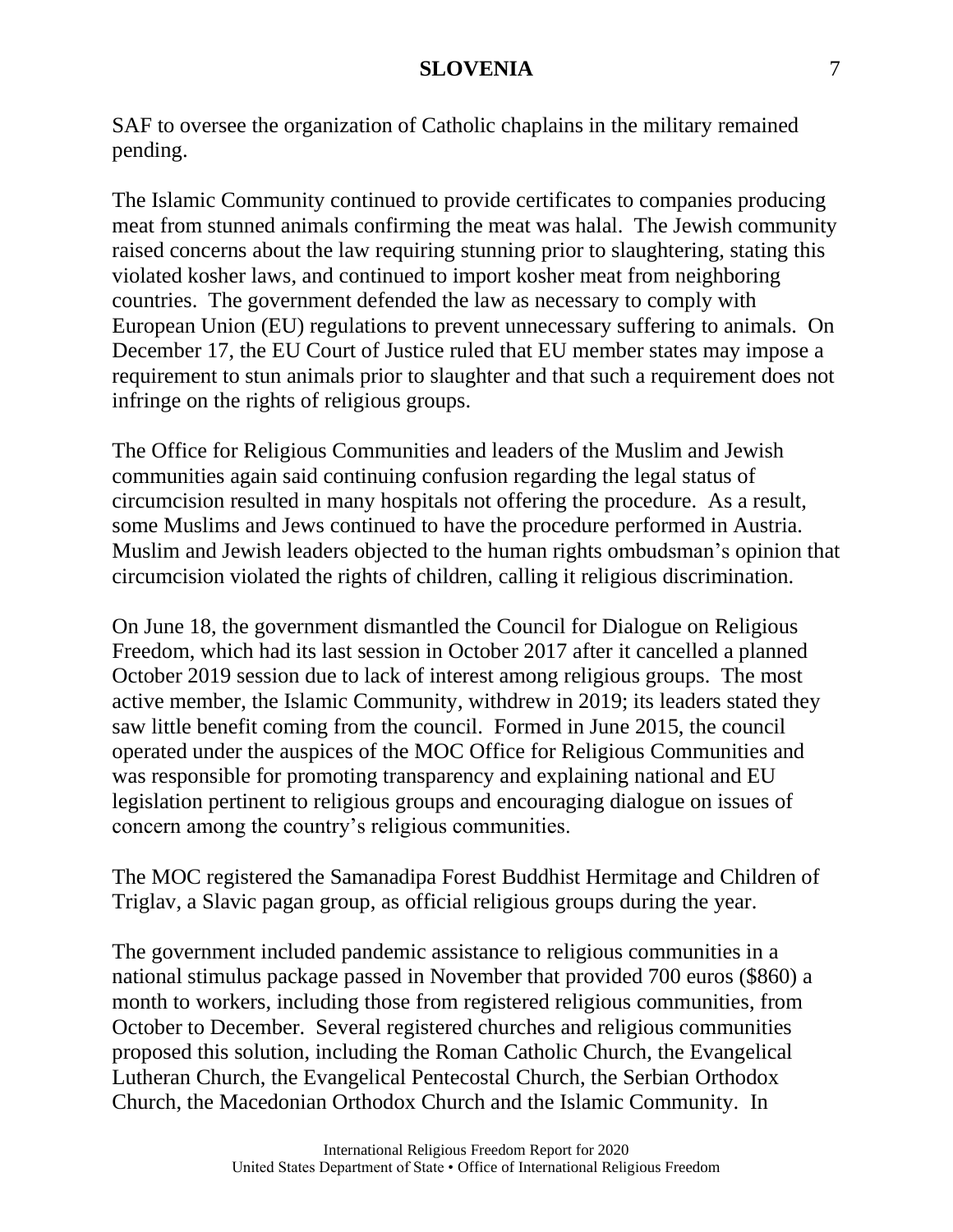practice, however, most Islamic Community workers were not eligible for this assistance because they were not citizens of the country. While some religious communities had not fully assessed the loss of donation income during the pandemic, the Catholic Church and Serbian Orthodox Church estimated losses at approximately 60 percent. Secretary-General Poric of the Islamic Community said the loss was bound to be "very high and will definitely have an impact on our future activities."

President Borut Pahor and Human Rights Ombudsman Peter Svetina attended observances marking the International Day of Commemoration and Dignity of the Victims of the Crime of Genocide, and Holocaust Remembrance Day.

The government is a member of the International Holocaust Remembrance Alliance (IHRA). Government officials stated the country supported the IHRA Working Definition of Anti-Semitism.

## **Section III. Status of Societal Respect for Religious Freedom**

Because religion and ethnicity are often closely linked, it was difficult to categorize many incidents as being solely based on religious identity.

On November 3, the Islamic Community publicly condemned the November 2 terrorist attack in Vienna, Austria carried out by a Muslim, and it expressed solidarity with, and condolences to, the victims and their families.

There were incidents of anti-Muslim hate speech, especially online, according to Web-Eye, an internet monitoring organization. In 2019 (latest data available), among the 773 reported cases of alleged hate speech, 23 percent expressed intolerance towards Muslims. Secretary-General Poric stated that COVID-19 and corresponding government-imposed restrictions reduced the opportunities for faceto-face interaction between Muslims and non-Muslims, but anti-Muslim hate speech was still present on social media.

The Orthodox community's only church remained in Ljubljana. Orthodox representatives continued efforts to build additional churches in Koper and Celje until the government imposed COVID-19 restrictions. Before the restrictions, the Orthodox community in Koper had held services at a local Catholic church, in keeping with the Catholic Church practice to routinely grant access for local Orthodox communities to host events and religious ceremonies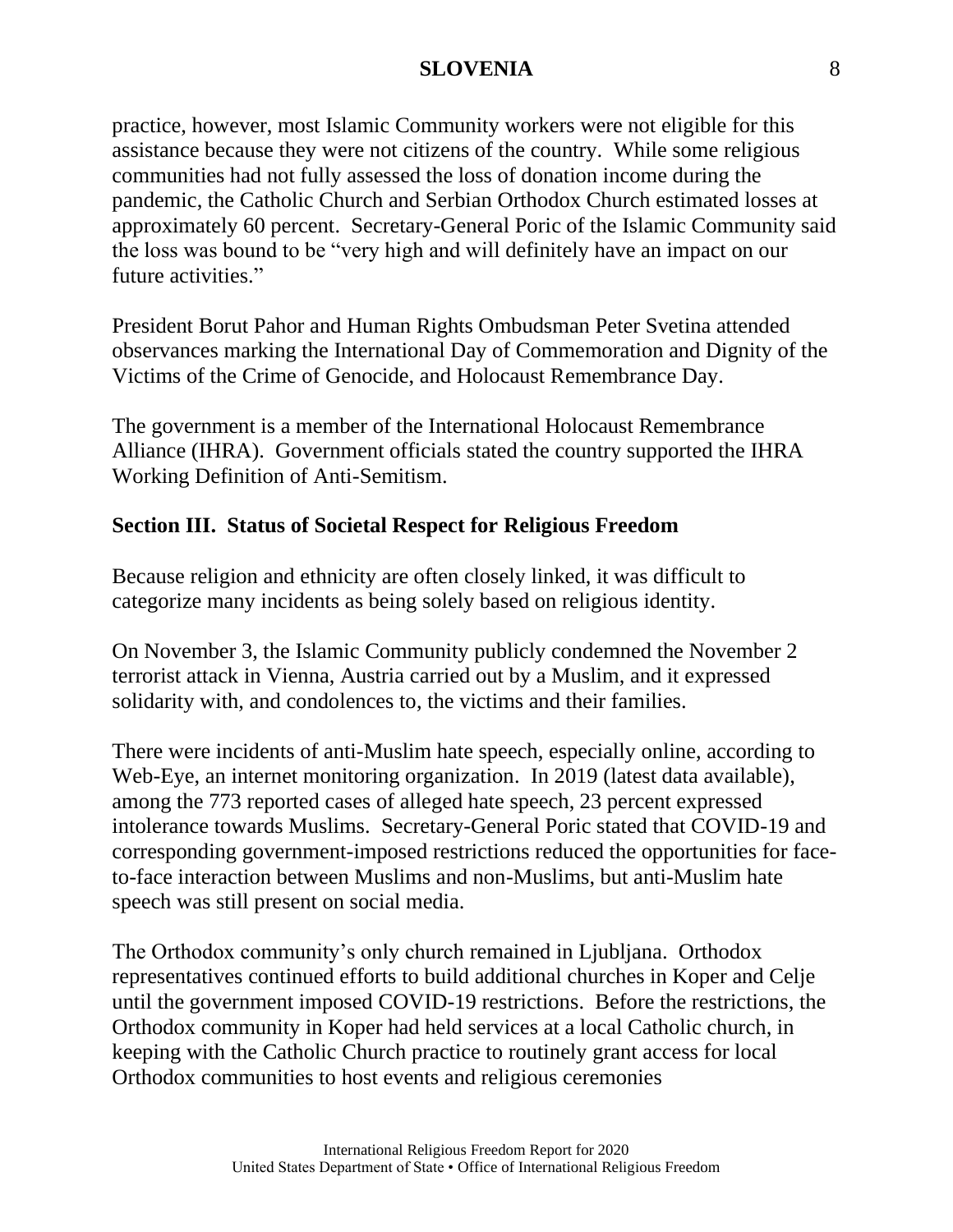On February 7, the Islamic Community opened the country's first mosque in Ljubljana. Due to COVID-19 restrictions, however, the mosque remained closed at year's end. Mufti Nedzad Grabus of the Islamic Community stated that the mosque's opening would bring increased scrutiny and possible backlash against Muslims, adding he received anonymous death threats during the mosque's initial construction in 2014 and 2015.

Representatives of the Catholic, Orthodox, Muslim, and Protestant communities continued to report productive relations among members of different religious groups, including active interfaith dialogues at workshops and conferences, including virtual events.

## **Section IV. U.S. Government Policy and Engagement**

Embassy officials continued to meet with government officials responsible for religious freedom, including the MOC's Office for Religious Communities. In June, embassy officials met the director of that office to discuss the ongoing concerns of religious groups regarding the legal requirement to stun animals before slaughter, the opinion of the human rights ombudsman that circumcision of male children is not permissible for nonmedical reasons, and the state of interfaith dialogue.

In September, a senior Department of State official urged MOJ Higher Secretary Peter Pavlin to demonstrate the country's commitment to Holocaust survivors and to revitalize Jewish life. The U.S. official said the outcome of the joint MOJ-WJRO study should not be seen as a prerequisite for moving forward with other signs of support for the Jewish community, such as funds to support survivors, including individuals living outside of the country; those efforts could begin even before the joint project final report was released.

In January, embassy officials organized a roundtable with local university representatives and the head of the World Religions Program at Ljubljana University to discuss issues related to religious freedom, including interfaith dialogue, hate speech, and relations with the government. In March, the embassy organized Zero Discrimination Day, and a representative of the Islamic Community, speaking at the embassy, delivered remarks on the importance of religious freedom and tolerance. On May 11, embassy staff met with the Director of the Jewish Cultural Center in Ljubljana to discuss possible government gestures toward the Jewish community, such as offering the community property that could serve as its headquarters and a venue for gatherings and ceremonies, as well as a